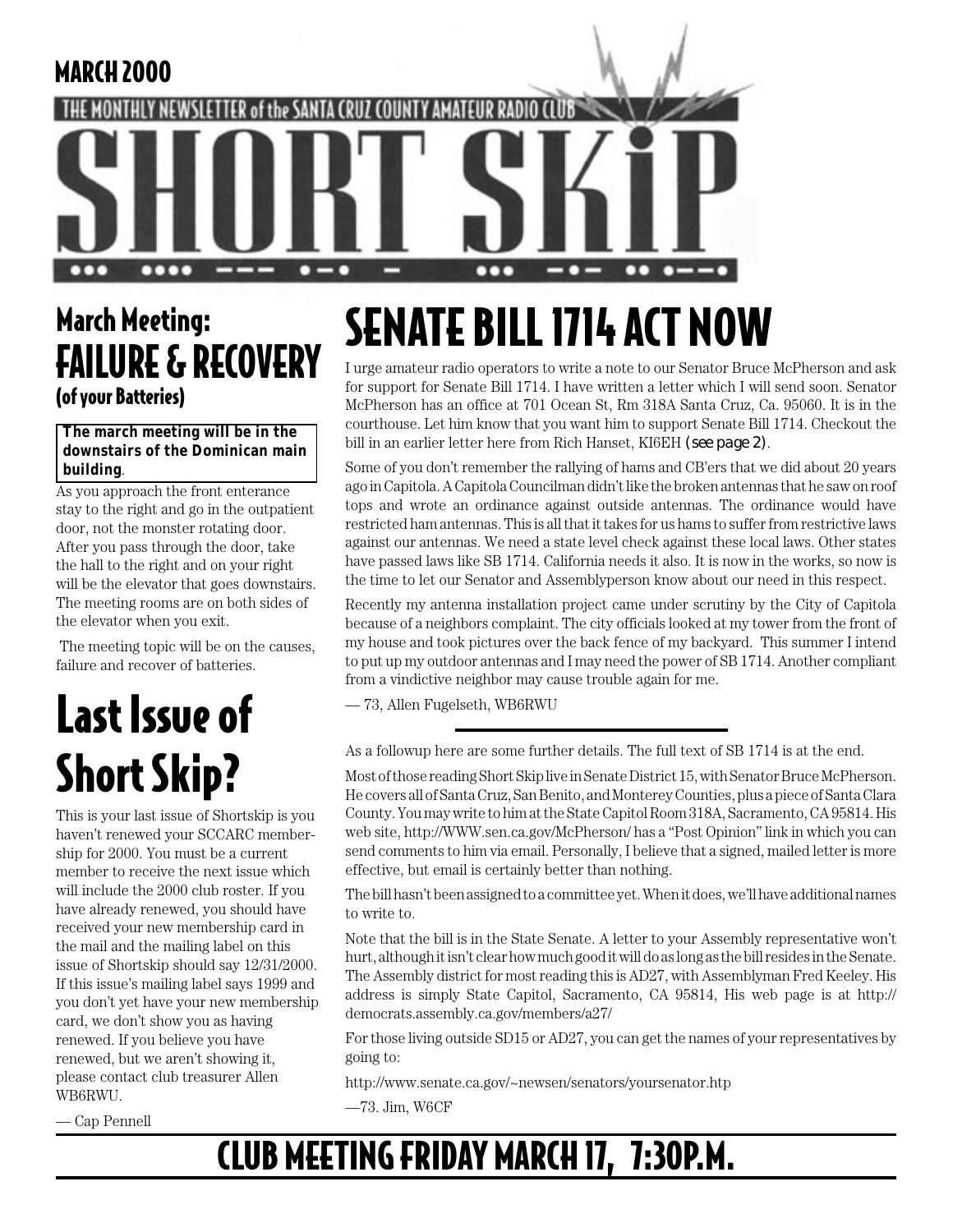# SHORT SKIP ARES REPEATERS It's Magic

Published 12 times per year. Free to members. *Santa Cruz County Amateur Radio Club, Inc.*

> Post Office Box 238 Santa Cruz, CA 95061-0238

> > Editor and Publisher Ron Baldwin, K6EXT (408) 427-0565 K6EXT@fireclay.com

Columnist Art Lee, WF6P Production and Distribution Dave Harbaugh, W6TUW

## On-line Amateur Radio Practice Tests

The West Valley Amateur Radio Association has added on-line practice examinations for all written elements to its Web site. "Our program will automatically generate a test and grade it after you are done!" says Webmaster Mike Polkinghorn, K6PUD. Visit http://www.wvara.org and follow the link in the bulletin on the front page.

—Mike Polkinghorn. K6PUD/WVARA

# **Prez Sez**

This month the SCCARC Board will be discussing ways to attract new members to our club and also ways to make our club more attractive to current members. Ideas that have been floated so far are more club operating events

such as Fox Hunts and "mini" Field Days. We are very open to your suggestions and encourage members to contact us with your ideas. E-mail, phone, or talk on the repeater to any of the board members and I assure you we will consider your suggestions. It's your club: what would you like to see us do to make it better?

What's the world coming to? I wandered into Radio Shack to check out their new model HTX 10, a mobile 10 meter rig. When I asked the manager where the heck you plug your key into the rig he looked at me kind of funny and grunted:

 "Huh?" "I can't see where you plug your key in - you know - for CW." He stared at me blankly. "Morse code", I said, "Where do you plug in your telegraph key to send Morse code? It does have a CW mode doesn't it?" "Oh that!" he sneered, "Nobody uses morse code anymore except for die hard hobbyists: they even eliminated the morse code requirement from the amateur license test." Needless to say, I passed on the rig.

— 73, KQ6DV

## ARES REPEATERS

The Santa Cruz County Office of Emergency Services furnishes three repeaters to ARES. The repeaters are operated by ARES. All repeaters require a PL of 94.8. The frequencies and locations are as follows:

| KD6FXO | $147.015+$ | Watsonville |
|--------|------------|-------------|
| N6IYA  | 146.745-   | Bonny Doon  |
| W6FKD  | 146.835-   | Summit      |

## DXCC Card Checking

The ARRL DXCC Desk says that effective April 1, 2000, DXCC members may have their cards checked by local card checkers without having to mail cards to ARRL Headquarters. Under the new program, DXCC card checkers will be able to check all awards except 160 meter DXCC, as well as all QSLs from any current DXCC entity. This will apply to both new awards and endorsements. QSOs made up to 10 years prior to the current year will be eligible for field checking, while older cards and those from deleted entities still may be sent to ARRL HQ. The current DXCC Field Checking program ends March 31, 2000. Reappointment of DXCC Card Checkers under new criteria will be necessary. For more information, contact Bill Moore, NC1L, dxcc@arrl.org; 860-594-0234. —DXCC

Listening to Don's talk at the last club meeting about the early days of spark wireless I imagined that those pioneers must have thought they were dealing with magic. When I got home I turned on my shoe box sized rig and pushed the energy of a typical lamp bulb out of my 20 ft whip antenna. In 25 minutes I had worked Pitcairn Island a Russian Base in Antarctica, Japan and Australia on 20 meters. I still think it's magic- CW of course !

## SB 1714 *LEGISLATIVE COUNSEL'S DIGEST*

*SB 1714, as introduced, Brulte. Zoning ordinances: radio antennas.*

*Existing law authorizes the legislative body of any county or city to adopt zoning ordinances for various purposes.*

*This bill would provide that any ordinance enacted by the legislative body of any city or county regulating the placement, screening, or height of antennas shall reasonably accommodate amateur radio antennas and permit radio antenna height to less than 200 feet or 75 feet, depending on the population density of the city or county.*

*Vote: majority. Appropriation: no. Fiscal committee: no. State-mandated local program: no.*

THE PEOPLE OF THE STATE OF CALIFORNIA DO ENACT AS FOLLOWS:

SECTION 1. Section 65850.3 is added to the Government Code, to read:

65850.3. (a) Any ordinance enacted by the legislative body of any city or county regulating the placement, screening, or height of antennas shall reasonably accommodate amateur radio antennas and shall impose the minimum regulation necessary to accomplish the legitimate purpose of the city or county.

(b) In a city or county having a population density of 120 persons or less per square mile according to the 1990 United States census, no ordinance shall do either of the following:

(1) Restrict amateur radio antenna height to less than 200 feet above ground level as permitted by the Federal Communications Commission.

(2) Restrict the number of support structures.

(c) In a city or county having a population density of more than 120 persons per square mile according to the 1990 United States census, no ordinance shall do either of the following:

(1) Restrict amateur radio antenna height to less than 75 feet above ground level. (2) Restrict the number of support structures.

(d) Reasonable and customary engineering practices shall be followed in the erection of amateur radio antennas.

(e) This section shall not preclude a city or county, by ordinance, from regulating amateur radio antennas with regard to reasonable requirements relating to the use of screening, setback, and placement, and health and safety requirements.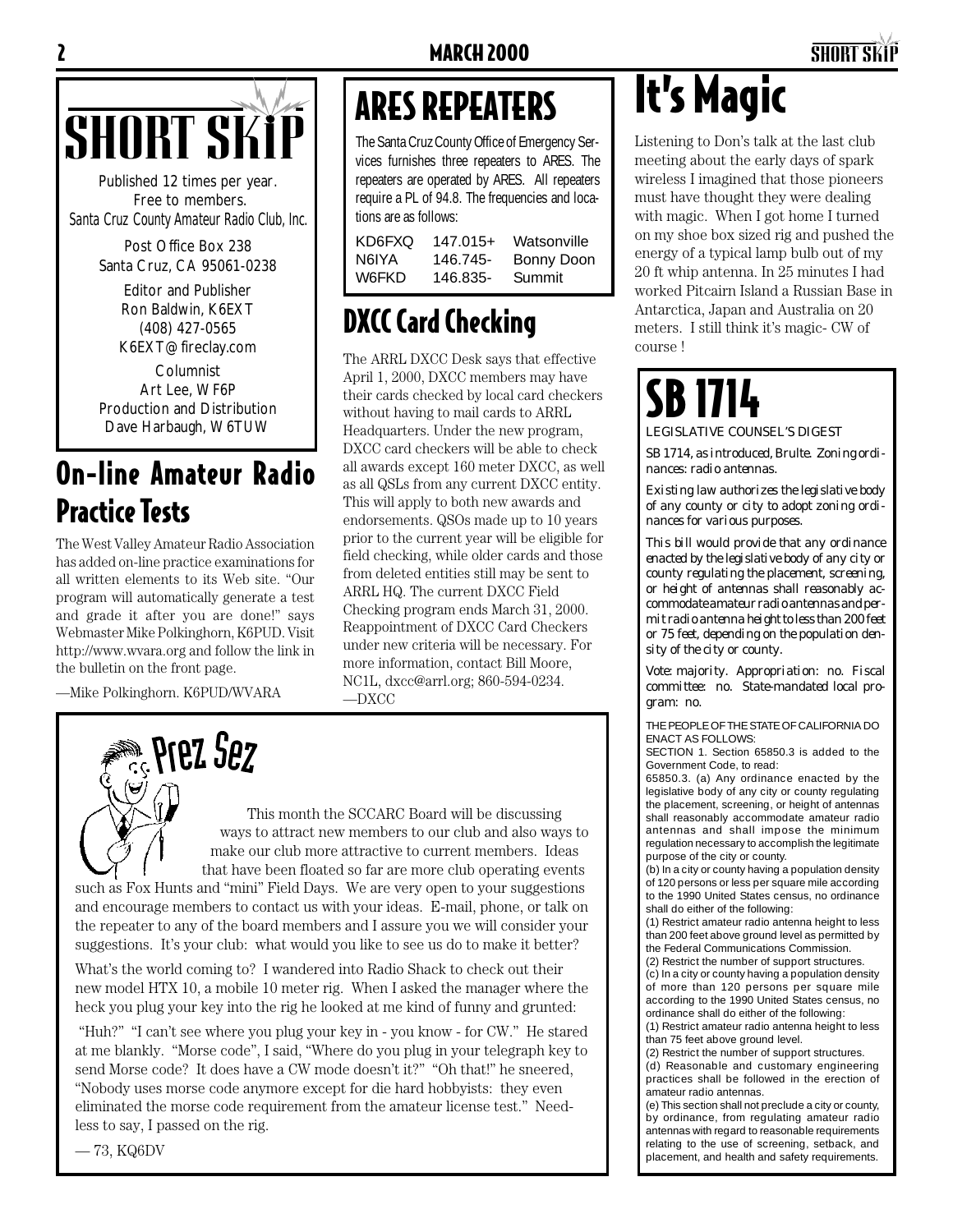

While working up an article for Monitoring Times magazine, I included a story about my high school days as a Short Wave listener (SWL) and prospective ham. In those days, a crystal radio was a fascinating little rig that most of us built and used. Thirty miles seemed to be a good range for the little "cats whisker" rigs and KGO boomed in over my headset long into the long winter nights in Hayward. My job as a sweeper in the garage of the Pacific Telephone and Telegraph Company provided me with a few spare dollars to support my SWL hobby. What I really wanted and needed, was something that could really "reach out" and drag in some foreign signals. This was during WWII, and I was excited about the prospect of listening to Tokyo Rose or Axis Sally (new readers might ask, who in the heck were they?). Short Wave radios were scarce in 1943/4 but my wildest hopes were satisfied with the purchase of a Halicrafters S-20-R Sky Champion. I remember going to Berkeley one frosty morning to make the purchase from a ham operator. The warm glow which came over me as I held the heavy rig in my lap overcame the cold air whipping around my head in the open front seat of my friend's Model A. Ah yes, those were the fun days. Our vehicle had no top, no CD player, tape deck, radio or heater. The passenger's feet were warmed by the red-hot exhaust pipe passing closely under the floor boards. Oil fumes, exhaust heat and carbon monoxide filled the front passenger compartment. Passengers in the rumble seat had none of these benefits.

With the Halicrafters, I spent hundreds of hours scanning the bands. Snap on the BFO switch and, oh, the joy of listening to CW! What a fascinating and mysterious set of dits and dahs they were. Who was talking to whom and what were they saying?

#### SHORT SKIP **MARCH 2000** 3

With a sigh, I mentioned my nostalgic feelings to brother Dan Anderson, AA6GD. "Do you ever run across any of these old rigs?" I asked at the last club meeting. Four days later, Dan called to say that he had one for me. Not only did he have one, the price was right, and as an added bonus, it worked! The rig, in its original gray metal case with large yellowed dials sits before me as I write this. Big, black knobs invite my touch for Main Tuning, Bandspread, Pitch Control and Audio and RF gains. Toggle switches for AVC, ANL, BFO and "Send - Receive" all stand out from the front panel. The top flips open for easy test and replacement of the nine tubes.

When my XYL Donna, AB6XJ, and I were first married, I still had the rig and we both listened to it. I don't know why I ever sold it. Maybe I needed the money to buy diapers. But thanks to Dan, Donna and I will have the pleasure of once again, seeing and owning this old friend.

At lunch one day with Leon Fletcher, AA6ZG, and Wayne Thalls, KB6KN, we were discussing crystal sets. Wayne quickly drew the schematic out for me, it was the same as mine but he had the deluxe model with a fixed condenser in parallel with the earphone

#### QSTs

——

de Leon Fletcher AA6ZG In recent conversations remembering W6JET, Roy Couzin, said they did not realize that contributions could be made in his name to Mount Hermon Christian Conference Center, POB413, Scotts Valley, CA 95041; phone 335-4466.

Contributions to the Center are appropriate because Mrs. Couzin has been associated with the Center for years, a leader in the handling of tapes of sermons, concerts, lectures, etc. there. And of course it was at that Center that the memorial for Roy was held.

It is standard practice for the Center to acknowledge receipt of such contibutions by sending a note to the contributor and also to the relatives of the honored one.

One recent Thursday evening, it was noticed that the link between K6BJ/R and KI6EH/R was down but only in the S/ Bound direction. Both repeaters still worked and Santa Cruz could hear

Watsonville, but Watsonville couldn't hear Santa Cruz. Bruce AC6DN and Bob KD6FXQ did a bit of testing and were soon digging into the 422Mhz link radio's receiver in Watsonville. The fix was not immediately apparent so they planned to replace the radio with one of the spares that we have on hand for such situations (foresight!). Bob finished wiring the spare for installation on Friday night and George K6TAM tuned it up on Saturday morning. In the afternoon, Bob installed it in Watsonville and did the final tuning. Problem solved in time for Saturday night's storm!

Thanks again to those involved! Your time and effort are appreciated. de Cap KE6AFE

There will be no swap table at the March club meeting. This is due to a shift to a smaller meeting room. The swap table will again be set up for the April meeting.

de Dan Anderson, AA6GD

## Technician Redux

Pre-March 21, 1987,to qualify for a General class license starting April 15, 2000, applicants must present valid credit for Elements 1, 2, and 3 at a volunteer examiner session. Those who held a Technician license, now expired or otherwise, prior to March 21, 1987, may claim Element 1 (5 WPM Morse code) and new Element 3 (current Element 3B, General exam) credit. Those who held a Technician license, now expired or otherwise, prior to February 14, 1991, may claim only Element 1 credit, as may anyone who has ever held a Novice ticket. The FCC rules provide Element 2 credit only for individuals who are currently licensed (or within the twoyear grace period for renewal) at least at the Technician level. This means that before applying for a General license, a former amateur licensed as a Technician prior to March 21, 1987, and no longer licensed or within the two-year grace period for renewal, also must obtain Element 2 credit. To currently qualify for the Technician license (which conveys Element 2 credit) requires passing a 65-question two part exam (Novice and Technician). Starting April 15, Element 2 will be a single 35-question exam.